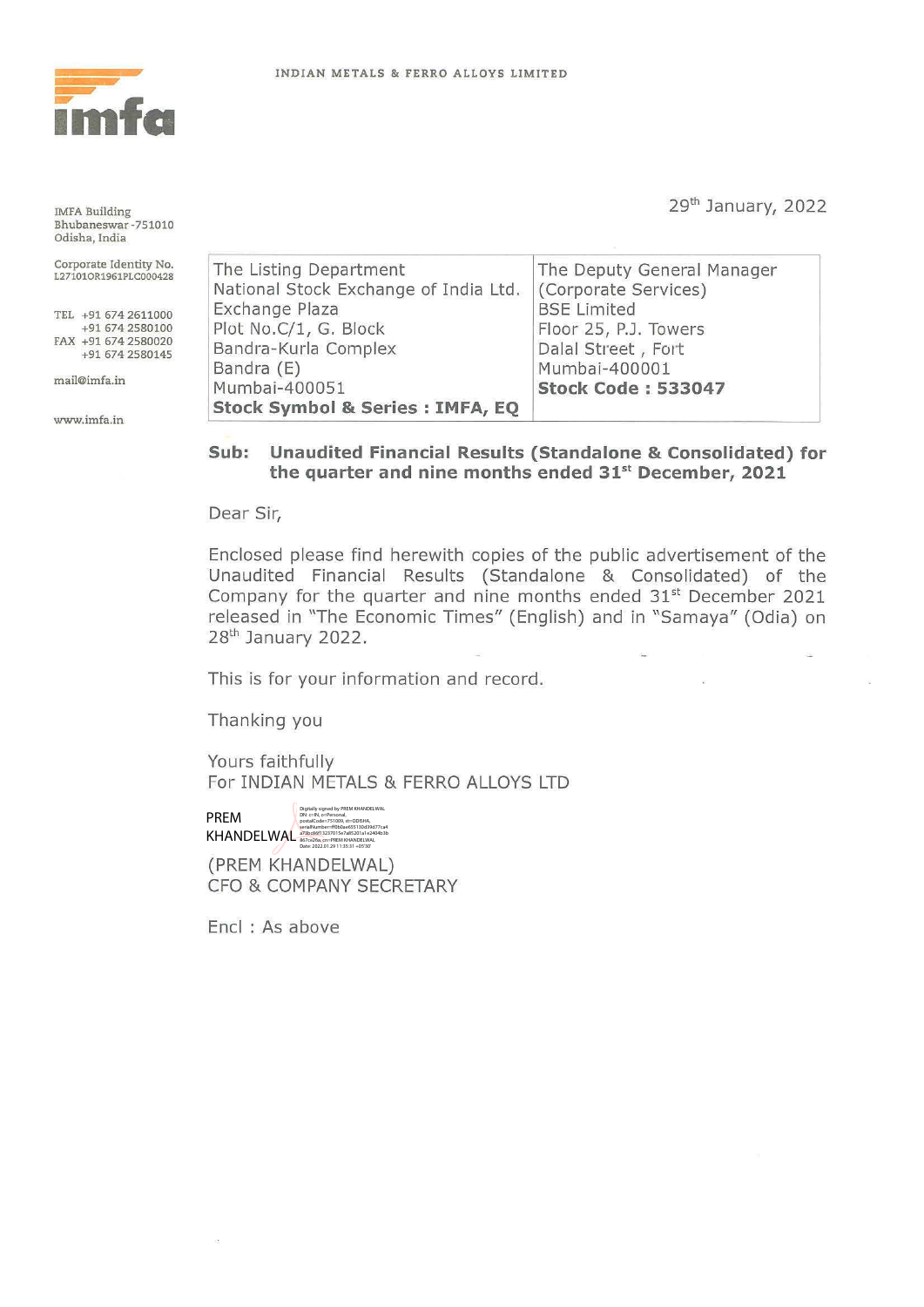

CIN: L27101OR1961PLC000428

## STATEMENT OF UNAUDITED STANDALONE & CONSOLIDATED FINANCIAL RESULTS FOR THE QUARTER AND NINE MONTHS ENDED 31ST DECEMBER, 2021 (Rs. in Crore)

|                                                                                                                                                                   | Standalone           |                   |                    |                      |                                                                                                                                                                                                                                                                         | Consolidated         |                      |                    |                           |                      |  |
|-------------------------------------------------------------------------------------------------------------------------------------------------------------------|----------------------|-------------------|--------------------|----------------------|-------------------------------------------------------------------------------------------------------------------------------------------------------------------------------------------------------------------------------------------------------------------------|----------------------|----------------------|--------------------|---------------------------|----------------------|--|
|                                                                                                                                                                   |                      |                   |                    |                      | Quarter ended   Quarter ended   Quarter ended   Nine months ended   Nine months ended   Quarter ended   Quarter ended   Quarter ended   Nine months ended   Nine months ended                                                                                           |                      |                      |                    |                           |                      |  |
|                                                                                                                                                                   |                      |                   |                    |                      | 31-December- 30-September- 31-December- 31-December- 31-December- 31-December- 30-September- 31-December-<br>2021 Unaudited 2021 Unaudited 2020 Unaudited 2021 Unaudited 2020 Unaudited 2021 Unaudited 2021 Unaudited 2020 Unaudited 2021 Unaudited 2021 Unaudited 2021 |                      |                      |                    | 31-December- 31-December- |                      |  |
| Total Income                                                                                                                                                      | 658.17               | 659.64            | 430.07             | 1,859.63             | 1.307.62                                                                                                                                                                                                                                                                | 658.21               | 657.97               | 430.10             | 1,858.09                  | 1,306.06             |  |
| 2. Net Profit/(Loss) for the period (before tax,<br><b>Exceptional and Extraordinary items)</b>                                                                   | 173.89               | 204.91            | 34.20              | 514.76               | 128.28                                                                                                                                                                                                                                                                  | 174.58               | 203.82               | 34.81              | 515.02                    | 128.74               |  |
| 3. Net Profit/(Loss) for the period before tax<br>(after Exceptional and Extraordinary items)                                                                     | 173.89               | 204.91            | 34.20              | 514.76               | 128.28                                                                                                                                                                                                                                                                  | 174.58               | 203.82               | 34.81              | 515.02                    | 128.74               |  |
| 4. Net Profit/(Loss) for the period after tax<br>(after Exceptional and Extraordinary items)                                                                      | 121.74               | 144.93            | 32.14              | 365.24               | 100.34                                                                                                                                                                                                                                                                  | 122.24               | 143.71               | 32.53              | 365,04                    | 100.19               |  |
| 5. Total Comprehensive Income/ (Expense) after tax<br>(comprising Profit/(Loss) for the period (after tax) &<br>Other Comprehensive Income/(Expense) (after tax)] | 121.94               | 145.63            | 31.99              | 365.23               | 101.53                                                                                                                                                                                                                                                                  | 122.43               | 144.42               | 32.39              | 365.06                    | 101.27               |  |
| 6. Equity Share Capital                                                                                                                                           | 26.98                | 26.98             | 26.98              | 26.98                | 26.98                                                                                                                                                                                                                                                                   | 26.98                | 26.98                | 26.98              | 26.98                     | 26.98                |  |
| . Other Equity excluding Revaluation Reserve #                                                                                                                    | <b>NA</b>            | <b>NA</b>         | <b>NA</b>          | <b>NA</b>            | NA                                                                                                                                                                                                                                                                      | <b>NA</b>            | <b>NA</b>            | <b>NA</b>          | <b>NA</b>                 | <b>NA</b>            |  |
| 8. Earnings Per Share (EPS) of Rs. 10/- each before<br>and after extraordinary items (not annualised *)<br>Basic EPS (in Rs.)<br>-Diluted EPS (in Rs.)            | $*22.56$<br>$*22.56$ | $*26.86$<br>26.86 | $*5.96$<br>$*5.96$ | $*67.69$<br>$*67.69$ | $*18.60$<br>*18.60                                                                                                                                                                                                                                                      | $*22.66$<br>$*22.66$ | $*26.64$<br>$*26.64$ | $*6.03$<br>$*6.03$ | 67.66<br>$*67.66$         | $*18.57$<br>$*18.57$ |  |

# Other Equity excluding Revaluation Reserve for the year ended 31st March, 2021 is Rs. 1199.71 crore for standalone and Rs. 1214.85 crore for consolidated results. Notes:

*m* 

(a} The above is an extract of the detailed format of Quarters / Nine months ended Financial results filed with Stock Exchanges under Regulation 33 of the SEBI (listing Obligations &. Disclosure Requirements) Regulations, 2015 as modified by circular No: CIR/CFD/FAC/62/2016 dated July 5, 2016. The full format of Quarterly/Nine months ended Financial results are available on the websites of Stock Exchdnges at www.bseindia.com and www.nseindia.com and also company's website at www.imfa.in

(b) The above Consolidated results hove been prepared in accordance with the principles and procedures set out in Ind AS 110 on 'Consolidated Financial Statement'.

(c) Pursuant to the approval of the shareholders through postal ballot and e-voting on 30th December, 2021, the Allotment Committee of the Directors at its meeting held on 1 lth January, 2022, issued & allotted 2,69,77,053 fully paid up Bonus equity shares of Rs. 10 each in the ratio of 1:1 (i.e. 1 Bonus equity share for every 1 existing equity share of the Company) to the shareholders who held equity shares on the record date i.e. 10th January, 2022. Accordingly, basic and diluted earnings per equity share of periods presented have been calculated based on the weighted average number of equity shares outstanding in respective periods, as increased for issuance of bonus equity shares. Post the issuance of bonus equity shares, the total paid up equity share capital of the Company will be increased from Rs. 26.98 Crores to Rs. 53.95 Crores.

(d) Previous periods' figures have been rearranged/regrouped, wherever necessary, to make them comparable with those of current period. By order of the Board

For INDIAN METALS & FERRO ALLOYS LTD Subhrakant Panda Managing Director<br>DIN: 00171845

Place : New Delhi Subhrakant Panda<br>Date : 27th January, 2022 The ECOTOMEC Times. Freeday, 28/01/2022 paregre-11 Subhrakant Panda Managing Director